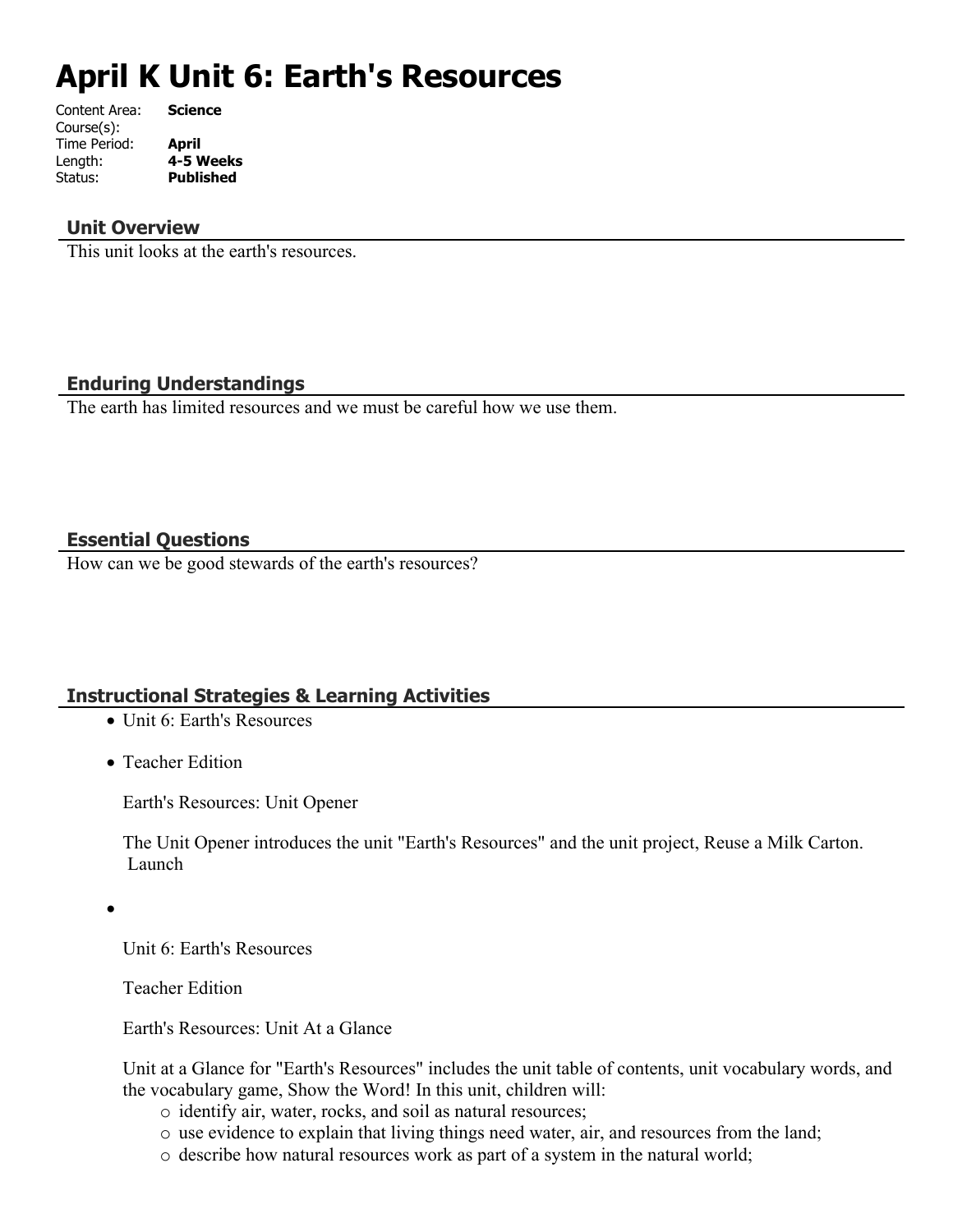o explain ways people use natural resources and the impact they have on the environment;

- o design and communicate solutions to overcome negative impacts on the environment.
- Unit 6: Earth's Resources Teacher Edition

Earth's Resources: Integrating the NGSS\* Three Dimensions of Learning

This section details the Performance Expectations covered in the unit "Earth's Resources."

Unit 6: Earth's Resources

• Teacher Edition

Earth's Resources: 3D Unit Planning

Planning resources are available for each lesson and hands-on activity in the unit "Earth's Resources."

• Unit 6: Earth's Resources Teacher Edition

Earth's Resources: Differentiate Instruction

This page provides differentiated support for this unit's Science & Engineering Leveled Readers, "What Are Some Natural Resources?" and "Saving Water."

• Unit 6: Earth's Resources Teacher Edition

Earth's Resources: Connecting with NGSS

These opportunities for informal science learning provide local context and extend and enhance concepts from the unit "Earth's Resources." Launch

• Unit 6: Earth's Resources Teacher Edition

Earth's Resources: Unit Project: Reuse a Milk Carton

During the unit project "Reuse a Milk Carton," children will:

- o Explore various ways to reuse a milk carton.
- o Collect data to use as evidence to answer a question.
- o Construct an argument using evidence to support a claim.
- Unit 6: Earth's Resources
- Assessment Guide

Earth's Resources: Unit Pretest (Editable)

The Unit Pretest for "Earth's Resources" focuses on prerequisite knowledge. The test is composed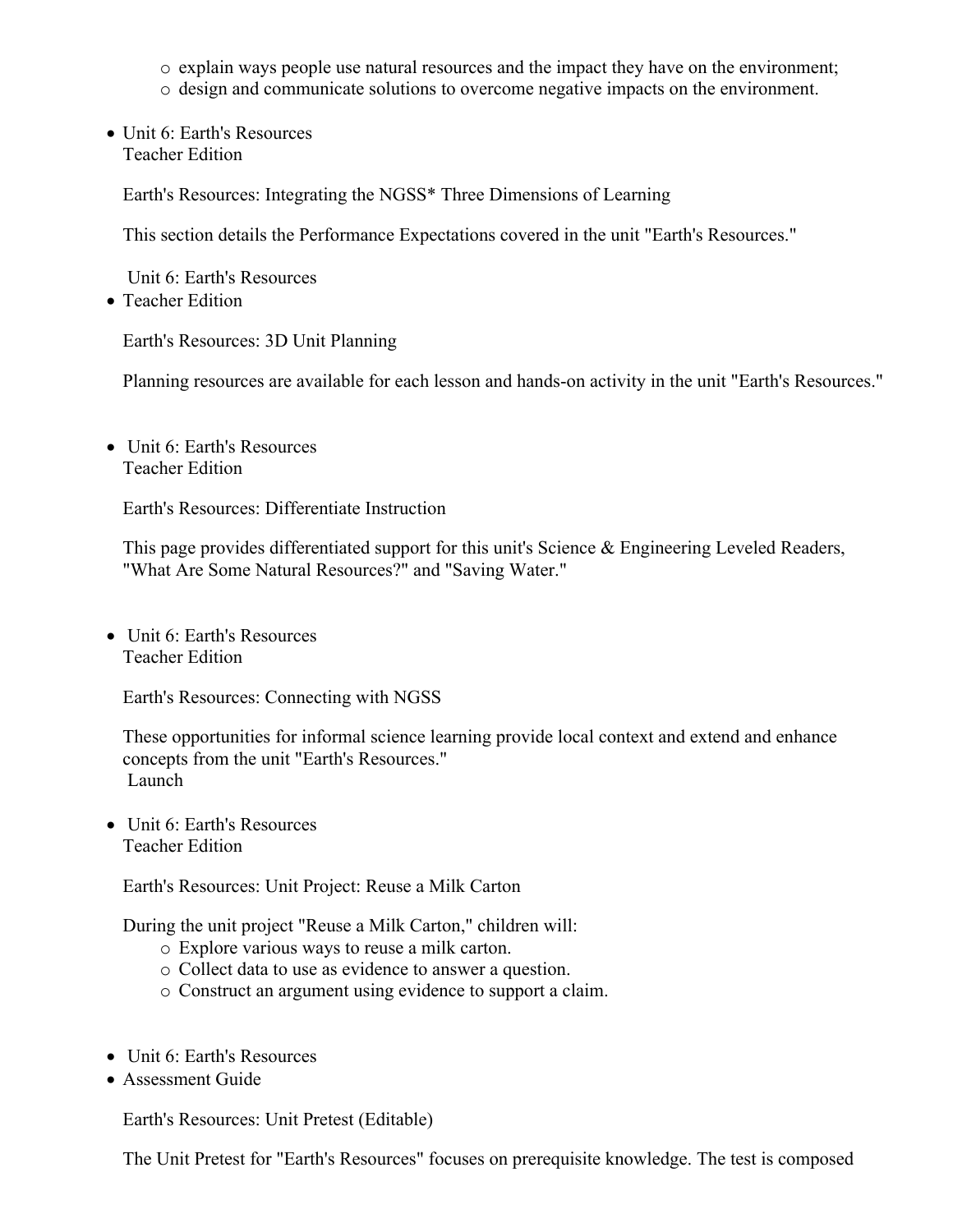primarily of DOK 1 items that evaluate student preparedness for the upcoming content.

- o Unit 6: Earth's Resources
- o Home Letter

Earth's Resources: Home Letter

This is the home letter for the unit "Earth's Resources."

- o Unit 6: Earth's Resources
- o Teacher Edition

Earth's Resources: Unit Performance Task: Natural Resources as a System

During the Performance Task "Natural Resources as a System," children will use a model to represent a system in the natural world and analyze data concerning a plant's need for resources from the land.

o Unit 6: Earth's Resources Teacher Edition

Earth's Resources: Unit Review

The Unit Review assesses student understanding of key ideas and concepts from the unit "Earth's Resources."

o Unit 6: Earth's Resources You Solve It

Grocery Shopping to Help the Environment

In Grocery Shopping to Help the Environment, students evaluate the environmental impact of various household items. They are given a shopping list, visit a virtual grocery store, and make grocery item selections based on reduce, reuse, and recycle ratings in order to minimize the impact of humans on the environment. Launch

o Unit 6: Earth's Resources You Solve It

Grocery Shopping to Help the Environment (Teacher)

Teacher support materials are available for "Grocery Shopping to Help the Environment." During this activity, students will evaluate the environmental impact of various household items. They are given a shopping list, visit a virtual grocery store, and make grocery item selections based on reduce, reuse, and recycle ratings in order to minimize the impact of humans on the environment.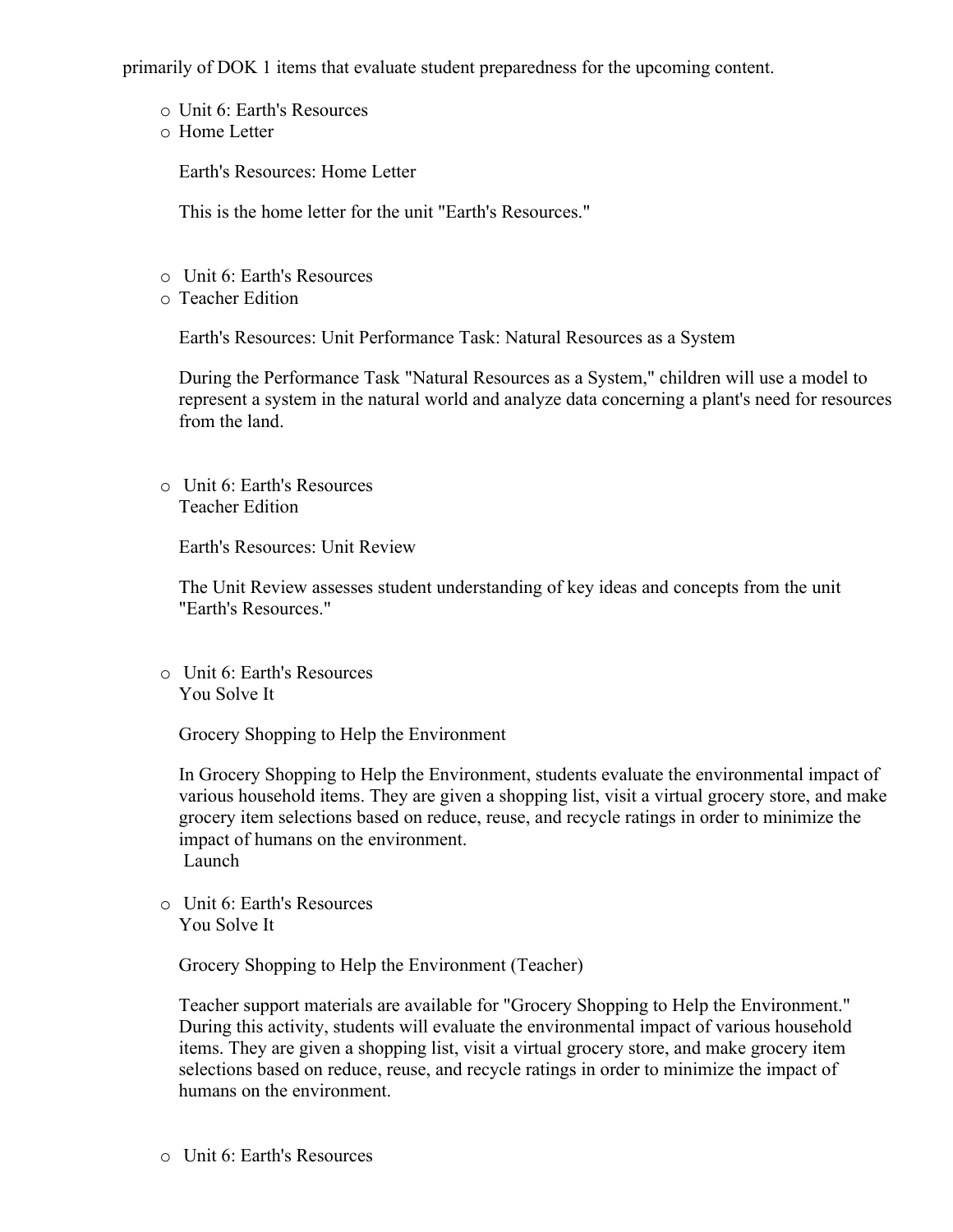#### o Student eBook

Earth's Resources: Unit Review

The Unit Review assesses student understanding of key ideas and concepts from the unit "Earth's Resources." Launch

o

Unit 6: Earth's Resources

Teacher eBook

Earth's Resources: Unit Performance Task: Natural Resources as a System

During the Performance Task "Natural Resources as a System," children will use a model to represent a system in the natural world and analyze data concerning a plant's need for resources from the land.

Launch

- o Unit 6: Earth's Resources
- o Leveled Readers Blue

On-Level: What Are Some Natural Resources?

The leveled reader "What Are Some Natural Resources?" is designed for on-level readers and can be used to enrich key concepts from the unit "Earth's Resources."

o Unit 6: Earth's Resources Leveled Readers - Green

Enrichment: Saving Water

The leveled reader "Saving Water" is designed for above-level readers and can be used to extend key concepts from the unit "Earth's Resources."

o Unit 6: Earth's Resources Leveled Readers - Red

Extra-Support: What Are Some Natural Resources?

The leveled reader "What Are Some Natural Resources?" is designed for below-level readers and can be used to reinforce key concepts from the unit "Earth's Resources."

o Unit 6: Earth's Resources Leveled Readers Teacher's Guide

Topic 6: Earth's Resources

The Leveled Readers Teachers Guide provides teaching strategies and support (as well as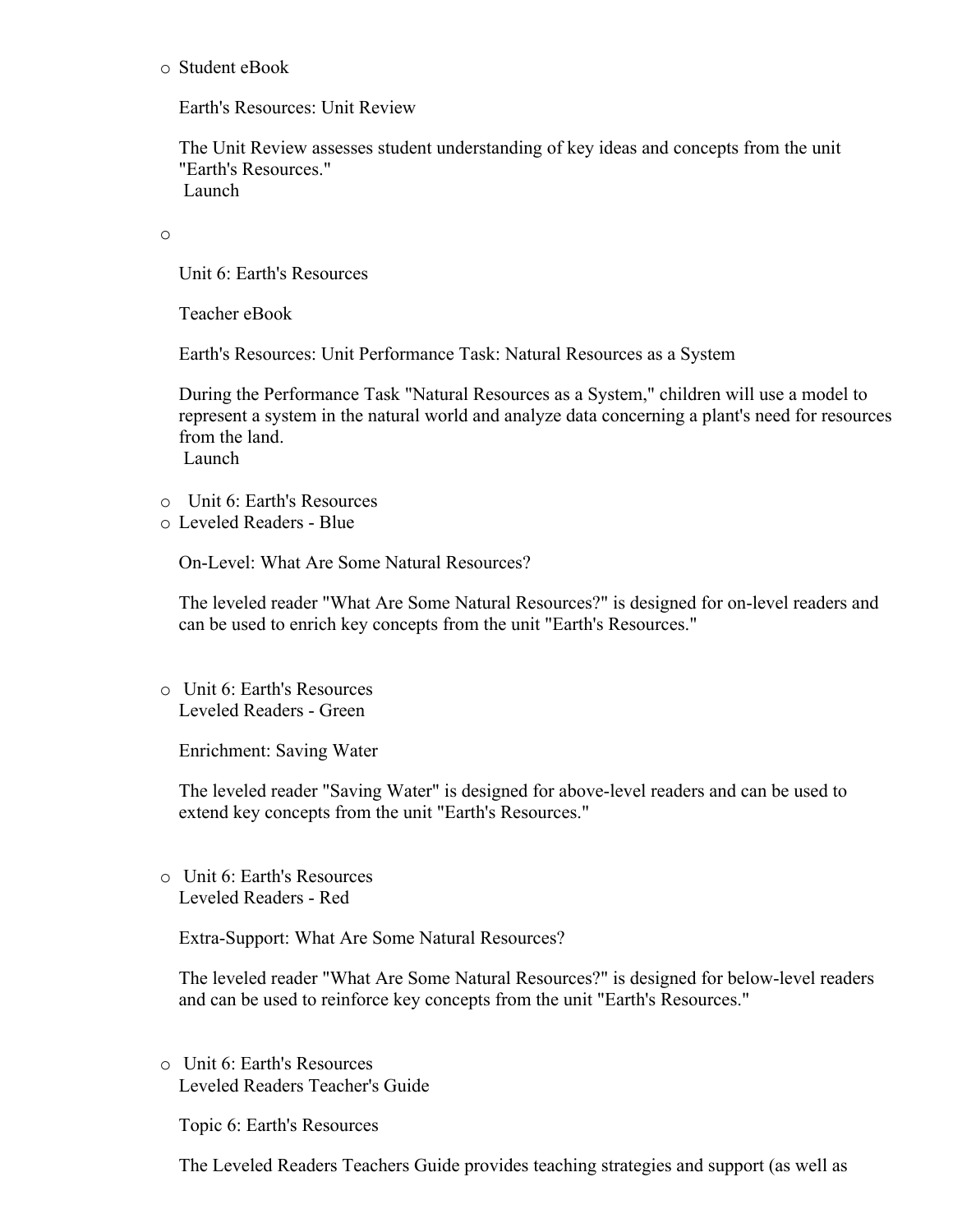reproducible English and Spanish worksheets) for the Unit 6 readers "What Are Some Natural Resources?" and "Saving Water." On-Level and Extra-Support worksheets focus on vocabulary development, while Enrichment worksheets reinforce and enrich content.

- o Unit 6: Earth's Resources
- o Online Assessment

Earth's Resources: Unit Test

The interactive Unit Test for "Earth's Resources" assesses students' ability to apply knowledge to solve problems and explain phenomena in relation to the Performance Expectations associated with the unit. In this unit, children:

- identify air, water, rocks, and soil as natural resources;
- use evidence to explain that living things need water, air, and resources from the land;
- **describe how natural resources work as part of a system in the natural world;**
- explain ways people use natural resources and the impact they have on the environment;
- design and communicate solutions to overcome negative impacts on the environment.
- o Assessment Guide
- o Earth's Resources: Unit Test (Editable)

The Unit Test for "Earth's Resources" assesses students' ability to apply knowledge to solve problems and explain phenomena in relation to the Performance Expectations associated with the unit. In this unit, children:

- identify air, water, rocks, and soil as natural resources;
- use evidence to explain that living things need water, air, and resources from the land;
- describe how natural resources work as part of a system in the natural world;
- explain ways people use natural resources and the impact they have on the environment;
- design and communicate solutions to overcome negative impacts on the environment.
- o Unit 6: Earth's Resources Unit Project Worksheet

Earth's Resources: Unit Project: Reuse a Milk Carton

This is the Unit Project worksheet for "Reuse a Milk Carton." During this project, children will:

- Explore various ways to reuse a milk carton.
- Collect data to use as evidence to answer a question.
- Construct an argument using evidence to support a claim.
- o Unit 6: Earth's Resources
- o Unit Performance Task Worksheet

Earth's Resources: Unit Performance Task: Natural Resources as a System

This is the Unit Performance Task worksheet for "Natural Resources as a System." During this task, children will use a model to represent a system in the natural world and analyze data concerning a plant's need for resources from the land.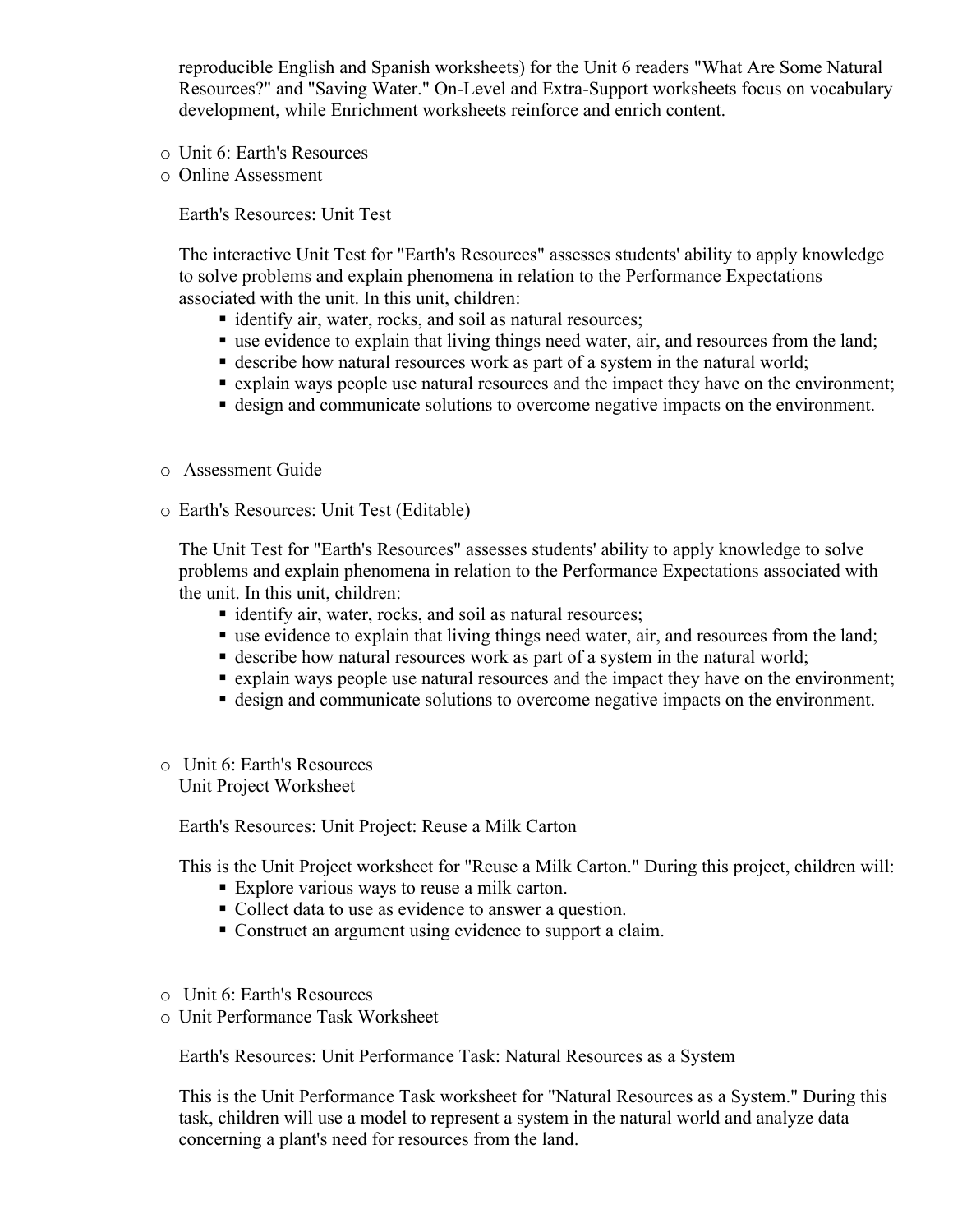# **Integration of Career Exploration, Life Literacies and Key Skills**

| <b>CRP.K-12.CRP2</b> | Apply appropriate academic and technical skills.                                                                                                          |
|----------------------|-----------------------------------------------------------------------------------------------------------------------------------------------------------|
| CRP.K-12.CRP4        | Communicate clearly and effectively and with reason.                                                                                                      |
|                      | Critical thinkers must first identify a problem then develop a plan to address it to<br>effectively solve the problem.                                    |
| TECH.9.4.2.CT.1      | Gather information about an issue, such as climate change, and collaboratively brainstorm<br>ways to solve the problem (e.g., K-2-ETS1-1, 6.3.2.GeoGI.2). |
| TECH.9.4.2.Cl.1      | Demonstrate openness to new ideas and perspectives (e.g., 1.1.2.CR1a, 2.1.2.EH.1,<br>6.1.2. Civics CM. 2).                                                |
| TECH.9.4.2.CT.2      | Identify possible approaches and resources to execute a plan (e.g., 1.2.2.CR1b, 8.2.2.ED.3).                                                              |
| CRP.K-12.CRP8        | Utilize critical thinking to make sense of problems and persevere in solving them.                                                                        |
| TECH.9.4.2.Cl.2      | Demonstrate originality and inventiveness in work (e.g., 1.3A.2CR1a).                                                                                     |
| WRK.9.2.2.CAP.1      | Make a list of different types of jobs and describe the skills associated with each job.                                                                  |
| TECH.9.4.2.CT.3      | Use a variety of types of thinking to solve problems (e.g., inductive, deductive).                                                                        |
|                      | Different types of jobs require different knowledge and skills.                                                                                           |
| <b>CRP.K-12.CRP1</b> | Act as a responsible and contributing citizen and employee.                                                                                               |
| CRP.K-12.CRP6        | Demonstrate creativity and innovation.                                                                                                                    |
| CRP.K-12.CRP12       | Work productively in teams while using cultural global competence.                                                                                        |

#### **Technology and Design Integration**

Smartboard lessons and technology.

Online Student Textbook

Online Student Simulations

| CS.K-2.8.2.2.ED.4  | Identify constraints and their role in the engineering design process.                                              |
|--------------------|---------------------------------------------------------------------------------------------------------------------|
| CS.K-2.8.2.2.ED.2  | Collaborate to solve a simple problem, or to illustrate how to build a product using the<br>design process.         |
| CS.K-2.8.2.2.ITH.1 | Identify products that are designed to meet human wants or needs.                                                   |
|                    | Data can be used to make predictions about the world.                                                               |
|                    | Engineering design is a creative process for meeting human needs or wants that can result<br>in multiple solutions. |
|                    | Individuals collect, use, and display data about individuals and the world around them.                             |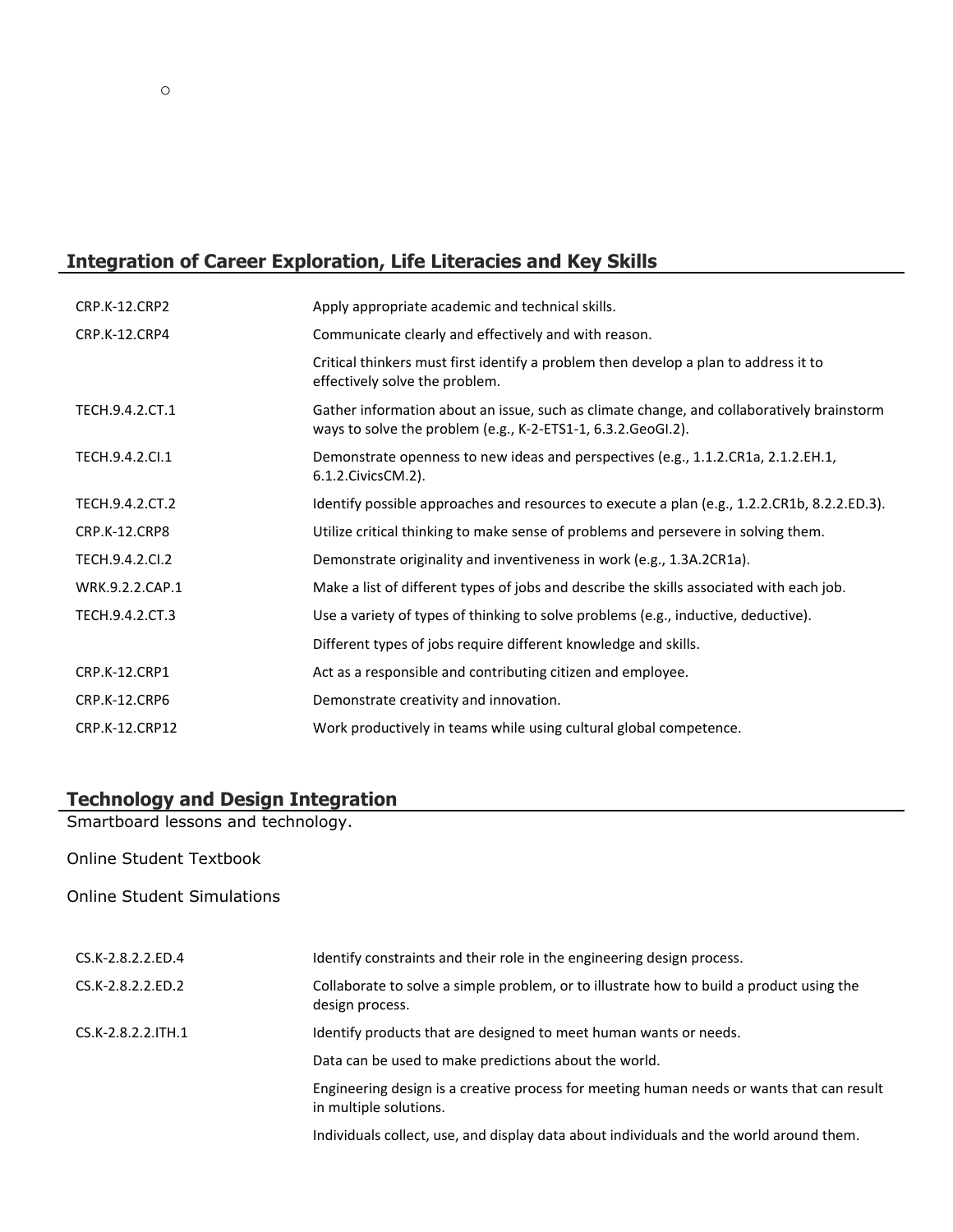| CS.K-2.8.2.2.ED.1  | Communicate the function of a product or device.                                            |
|--------------------|---------------------------------------------------------------------------------------------|
| CS.K-2.8.2.2.ITH.2 | Explain the purpose of a product and its value.                                             |
| CS.K-2.8.2.2.ED.3  | Select and use appropriate tools and materials to build a product using the design process. |
| CS.K-2.8.1.2.DA.1  | Collect and present data, including climate change data, in various visual formats.         |

# **Interdisciplinary Connections**

| MA.K.CC.B.5      | Count to answer "how many?" questions about as many as 20 things arranged in a line, a<br>rectangular array, or a circle, or as many as 10 things in a scattered configuration; given a<br>number from 1-20, count out that many objects. |
|------------------|-------------------------------------------------------------------------------------------------------------------------------------------------------------------------------------------------------------------------------------------|
| LA.RI.K.1        | With prompting and support, ask and answer questions about key details in a text.                                                                                                                                                         |
| LA.RI.K.2        | With prompting and support, identify the main topic and retell key details of a text.                                                                                                                                                     |
| LA.RI.K.3        | With prompting and support, describe the connection between two individuals, events,<br>ideas, or pieces of information in a text.                                                                                                        |
| LA.RI.K.4        | With prompting and support, ask and answer questions about unknown words in a text.                                                                                                                                                       |
| LA.RI.K.5        | Identify the front cover, back cover, and title page of a book.                                                                                                                                                                           |
| LA.RI.K.6        | Name the author and illustrator of a text and define the role of each in presenting the<br>ideas or information in a text.                                                                                                                |
| LA.RI.K.7        | With prompting and support, describe the relationship between illustrations and the text<br>in which they appear (e.g., what person, place, thing, or idea in the text an illustration<br>depicts).                                       |
| <b>LA.RI.K.8</b> | With prompting and support, identify the reasons an author gives to support points in a<br>text.                                                                                                                                          |
| LA.RI.K.9        | With prompting and support, identify basic similarities in and differences between two<br>texts on the same topic (e.g., in illustrations, descriptions, or procedures).                                                                  |
| LA.RI.K.10       | Actively engage in group reading activities with purpose and understanding.                                                                                                                                                               |

# **Differentiation**

- Understand that gifted students, just like all students, come to school to learn and be challenged.
- Pre-assess your students. Find out their areas of strength as well as those areas you may need to address before students move on.
- Consider grouping gifted students together for at least part of the school day.
- Plan for differentiation. Consider pre-assessments, extension activities, and compacting the curriculum.
- Use phrases like "You've shown you don't need more practice" or "You need more practice" instead of words like "qualify" or "eligible" when referring to extension work.
- Encourage high-ability students to take on challenges. Because they're often used to getting good grades, gifted students may be risk averse.

# **Definitions of Differentiation Components**:

- o Content the specific information that is to be taught in the lesson/unit/course of instruction.
- o Process how the student will acquire the content information.
- o Product how the student will demonstrate understanding of the content.
- o Learning Environment the environment where learning is taking place including physical location and/or student grouping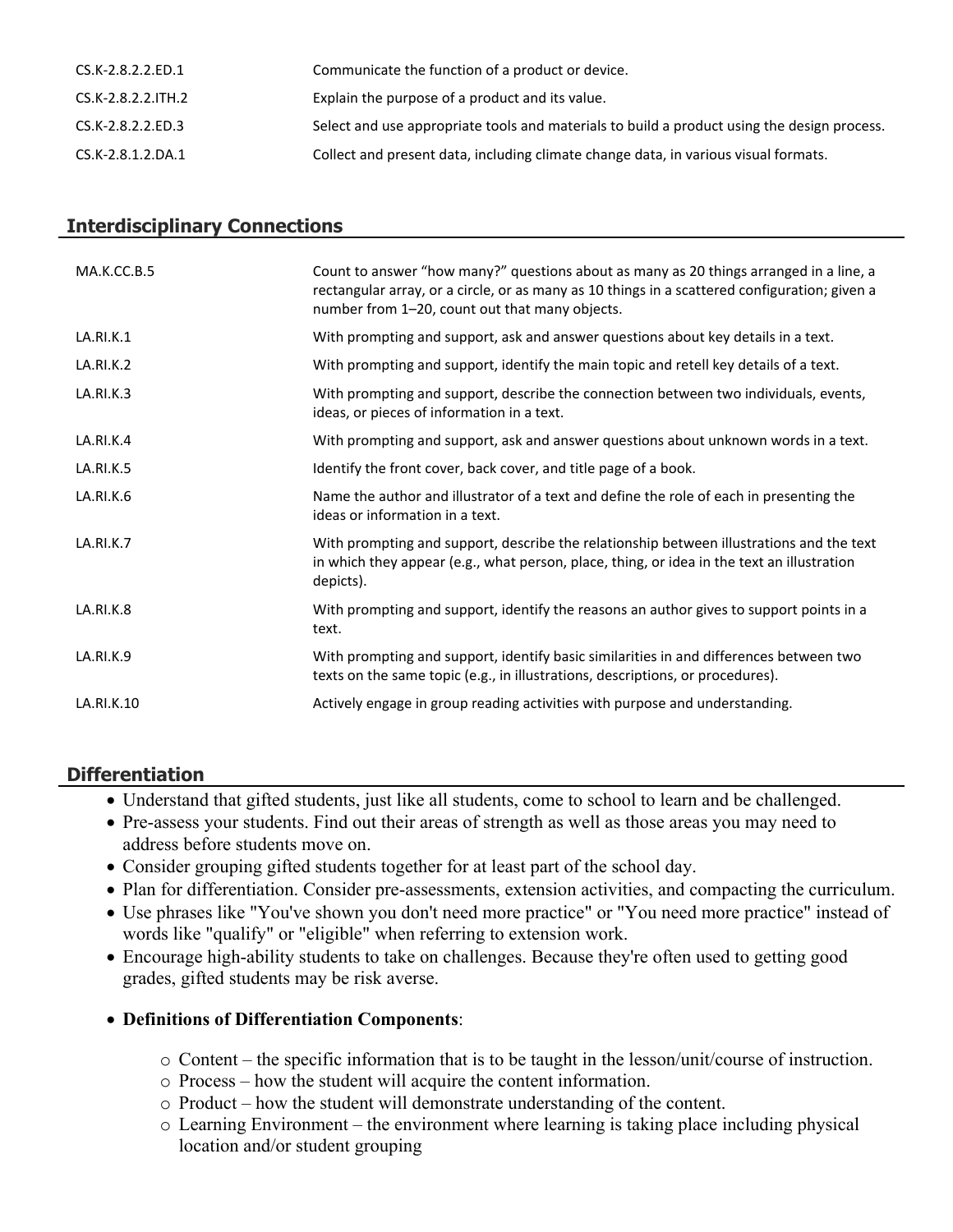See differentiation suggestions in Instruction above, for struggling and advanced learners.

# **Modifications & Accommodations**

Refer to QSAC EXCEL SMALL SPED ACCOMMOCATIONS spreadsheet in this discipline.

#### **Modifications and Accommodations used in this unit:**

IEP and 504 accommodations will be utilized.

# **Benchmark Assessments**

**Benchmark Assessments** are given periodically (e.g., at the end of every quarter or as frequently as once per month) throughout a school year to establish baseline achievement data and measure progress toward a standard or set of academic standards and goals.

# **Schoolwide Benchmark assessments:**

Aimsweb benchmarks 3X a year

Linkit Benchmarks 3X a year

DRA

# **Additional Benchmarks used in this unit:**

Pretest followed by interactive assessments

# **Formative Assessments**

Assessment allows both instructor and student to monitor progress towards achieving learning objectives, and can be approached in a variety of ways. **Formative assessment** refers to tools that identify misconceptions, struggles, and learning gaps along the way and assess how to close those gaps. It includes effective tools for helping to shape learning, and can even bolster students' abilities to take ownership of their learning when they understand that the goal is to improve learning, not apply final marks (Trumbull and Lash, 2013). It can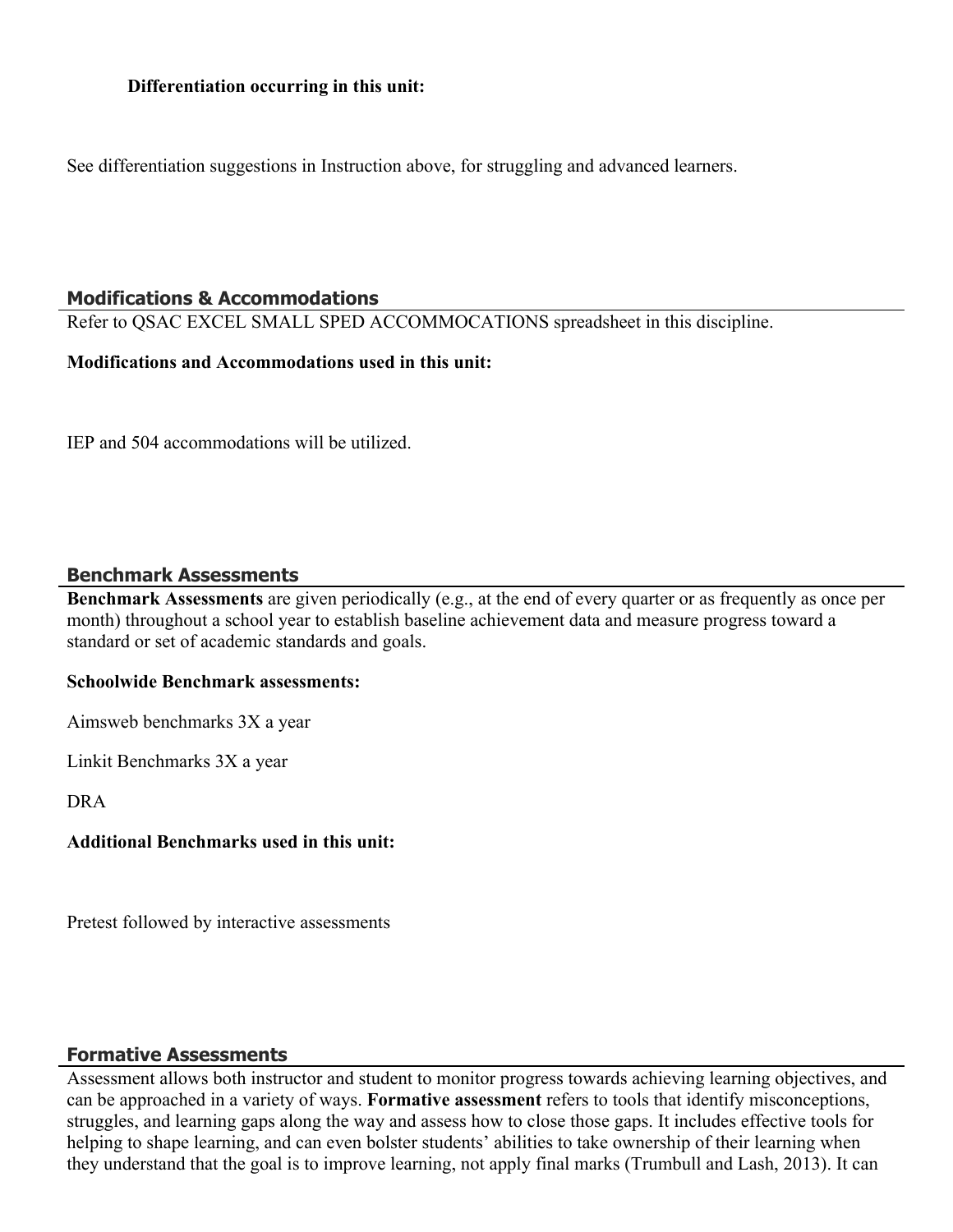include students assessing themselves, peers, or even the instructor, through writing, quizzes, conversation, and more. In short, formative assessment occurs throughout a class or course, and seeks to improve student achievement of learning objectives through approaches that can support specific student needs (Theal and Franklin, 2010, p. 151).

#### **Formative Assessments used in this unit:**

See assessments embedded in Instruction above.

# **Summative Assessments**

**summative assessments** evaluate student learning, knowledge, proficiency, or success at the conclusion of an instructional period, like a unit, course, or program. Summative assessments are almost always formally graded and often heavily weighted (though they do not need to be). Summative assessment can be used to great effect in conjunction and alignment with formative assessment, and instructors can consider a variety of ways to combine these approaches.

#### **Summative assessments for this unit:**

See assessments embedded in Instruction above.

# **Instructional Materials**

HMH Science Demensions program materials

Misc. items for hands on labs

#### **Standards**

Examples of human impact on the land could include cutting trees to produce paper and using resources to produce bottles. Examples of solutions could include reusing paper and recycling cans and bottles.

SCI.K-ESS3-1 Use a model to represent the relationship between the needs of different plants or animals (including humans) and the places they live.